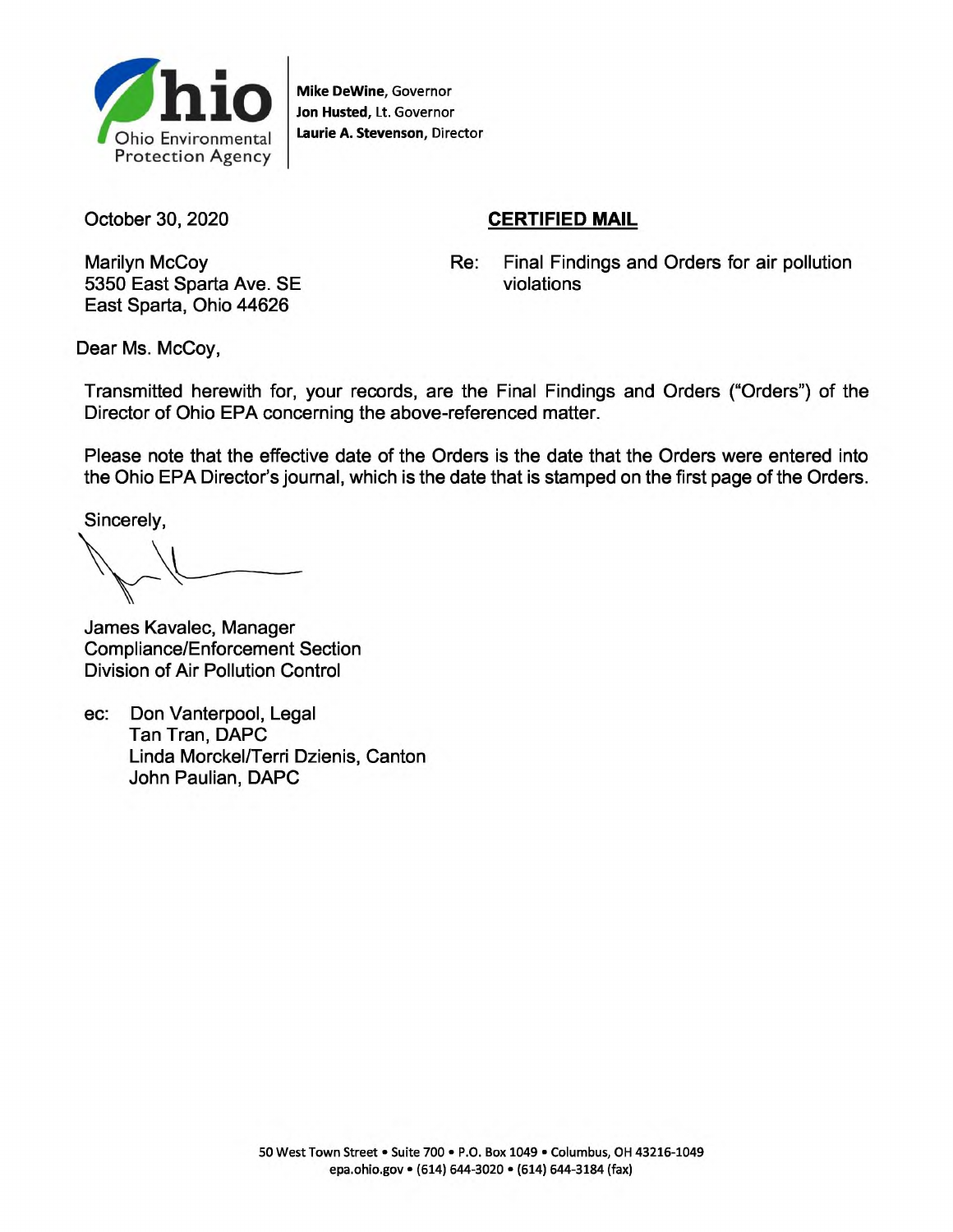#### **BEFORE THE**

# **10/30/2020 OHIO ENVIRONMENTAL PROTECTION AGENCY**

In the Matter of:

**Marilyn McCoy**<br>
5350 East Sparta Ave. SE **1998 Contract Search Stand Orders**<br>
2010 Contract Ave. SE 2010 Contract 2010 Contract 2010 **5350 East Sparta Ave. SE** : **East Sparta, Ohio 44626 :** 

#### **PREAMBLE**

It is agreed by the parties hereto as follows:

#### **I. JURISDICTION**

These Director's Final Findings and Orders ("Orders") are issued to Marilyn McCoy ("Respondent") pursuant to the authority vested in the Director of the Ohio Environmental Protection Agency ("Ohio EPA") under Ohio Revised Code ("ORC") §§ 3704.03 and 3745.01.

#### **II. PARTIES BOUND**

These Orders shall apply to and be binding upon Respondent and successors in interest liable under Ohio law. No change in ownership of Respondent's property shall in any way alter Respondent's obligations under these Orders.

#### **III. DEFINITIONS**

Unless otherwise stated, all terms used in these Orders shall have the same meaning as defined in ORC Chapter 3704 and the rules promulgated thereunder.

#### **IV. FINDINGS**

The Director of Ohio EPA has determined the following findings:

1. Respondent owns property located at 5362 East Sparta Ave. SE, East Sparta, Ohio. In July and August of 2020, Respondent allowed open burnings at the above-referenced property. The property is located in an "unrestricted area" as defined in Ohio Administrative Code ("OAC") Rule 3745-19-01(O).

2. OAC Rule 3745-19-04(A) prohibits "open burning," as defined in OAC Rule 3745-19-01(L), in an unrestricted area, except as otherwise provided in OAC Rule 3745- 19-04(B) through (D) or ORC § 3704.11.

3. ORC § 3704.05(G) states that no person shall violate any order, rule, or determination of the Director issued, adopted, or made under ORC Chapter 3704. OAC Chapter 3745-19 was adopted by the Director pursuant to ORC Chapter 3704.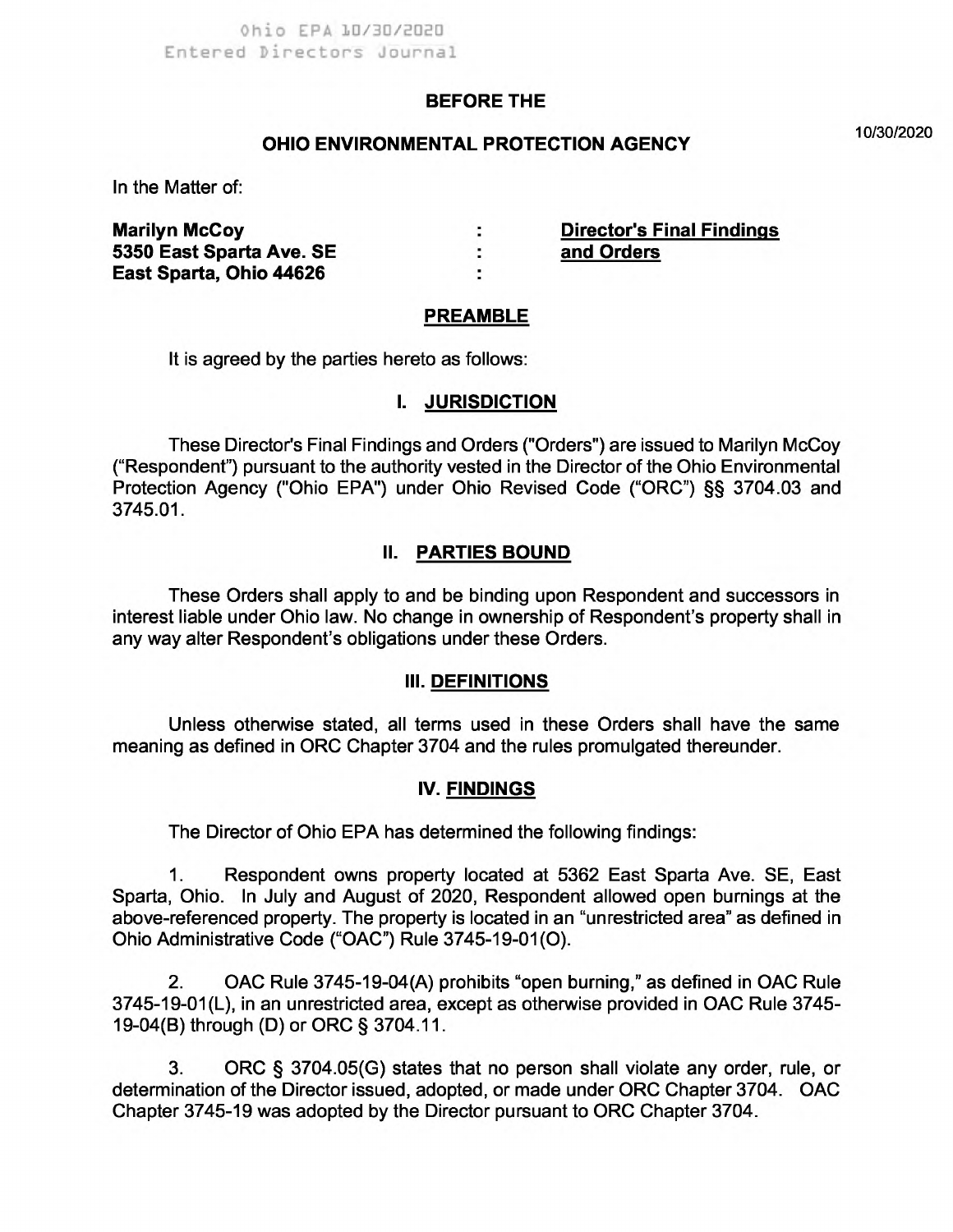4. On July 16, July 17 and August 8, 2020, the Canton Township Fire Department ("CTFD") responded to open burning incidents occurring at Respondent's property located at 5362 East Sparta Ave. SE, East Sparta, Ohio. July 20 and August 10, 2020, Canton City Public Health — Air Pollution Control ("Canton APC") was provided information from the CTFD regarding the open burning incidents.

5. Upon arriving on site for the July 16, 2020 open burning incident, CTFD observed a fire approximately 8-feet by 8-feet which contained green wood/leaves along with bundles of paper. The CTFD extinguished the fire.

6. On July 17, 2020, CTFD responded to another illegal open burn at Respondent's property. Upon arrival, CTFD documented an approximately 10-foot by 10-foot fire which contained large wood from a structure and shingles. The fire was immediately extinguished by CTFD.

7. On August 8, 2020, CTFD responded to another illegal open burn at Respondent's property. Upon arrival, CTFD documented a large unauthorized burn pile estimated to be 8-feet by 5-feet by 4-feet which contained trash, construction debris (walls, roofing, siding), and a bicycle wheel. CTFD extinguished the fire.

8. Based on the evidence collected by CTFD on July 16, 2020, July 17, 2020, and August 8, 2020, Respondent caused or allowed the open burning of the abovereferenced items for disposal purposes in an unrestricted area, in violation of OAC Rule 3745-19-04(A) and ORC § 3704.05(G). On July 23, 2020, and on August 10, 2020, Canton APC sent a Notice of Violation letter to Respondent citing the above-referenced violations.

9. The Director has given consideration to, and based her determination on, evidence relating to the technical feasibility and economic reasonableness of complying with the following Orders and their relation to benefits to the people of the State to be derived from such compliance.

## **V. ORDER**

The Director hereby issues the following Order:

1. Respondent shall pay the amount of two hundred and fifty dollars (\$250) in settlement of Ohio EPA's claims for civil penalties, which may be assessed pursuant to ORC Chapter 3704. Within thirty (30) days after the effective date of these Orders, payment to Ohio EPA shall be made by an official check made payable to "Treasurer, State of Ohio" for two hundred and fifty dollars (\$250). The official check shall be submitted to Carol Butler, or her successor, together with a letter identifying the Respondent, to: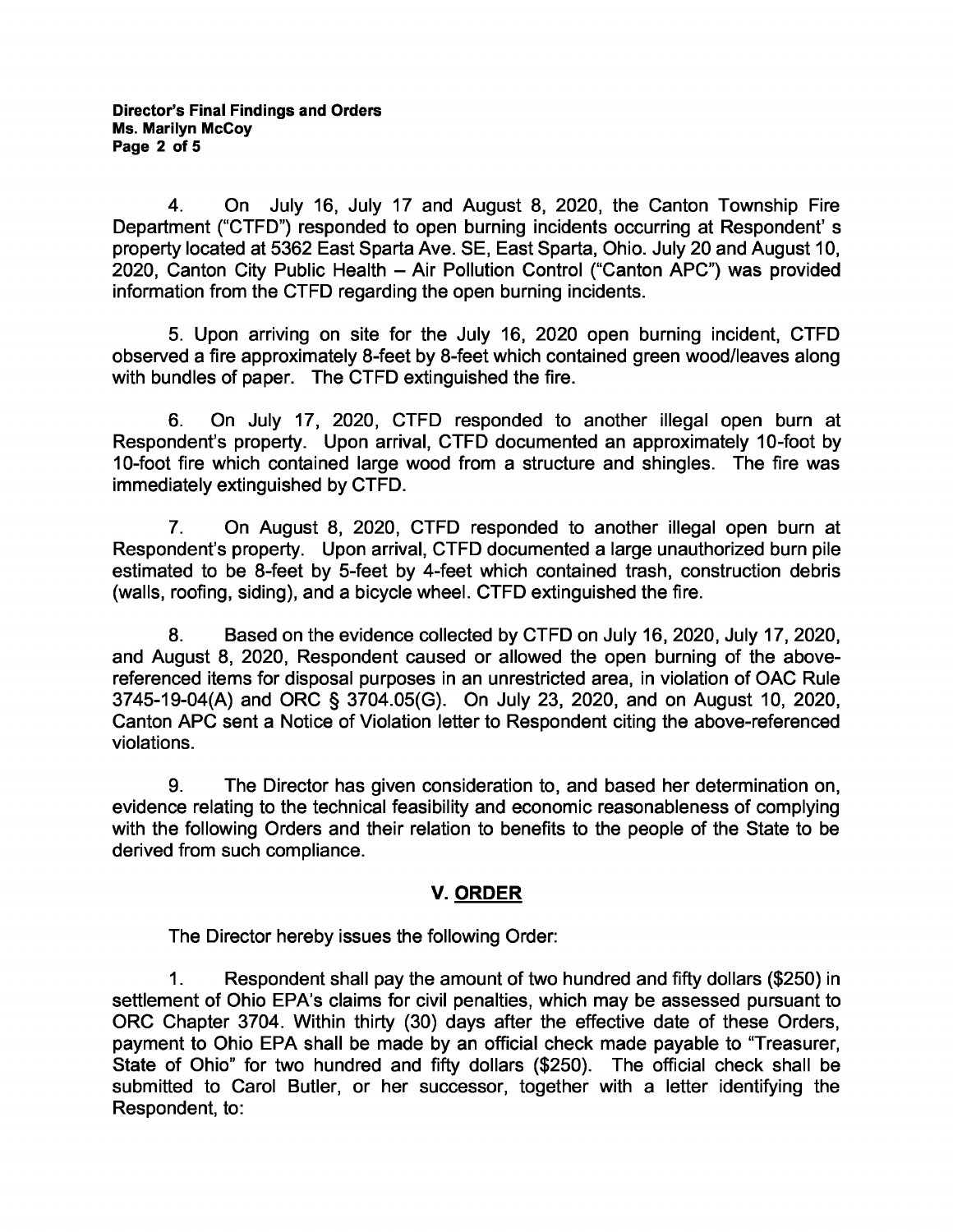**Director's Final Findings and Orders Ms. Marilyn McCoy Page 3 of 5** 

> Ohio EPA Office of Fiscal Administration P.O. Box 1049 Columbus, Ohio 43216-1049

#### **VI. TERMINATION**

Respondent's obligations under these Orders shall terminate upon Ohio EPA's receipt of the official check required by Section V of these Orders.

#### **VII. OTHER CLAIMS**

Nothing in these Orders shall constitute or be construed as a release from any claim, cause of action or demand in law or equity against any person, firm, partnership or corporation, not a party to these Orders, for any liability arising from, or related to, operations by Respondent.

#### **VIII. OTHER APPLICABLE LAWS**

All actions required to be taken pursuant to these Orders shall be undertaken in accordance with the requirements of all applicable local, State and federal laws and regulations. These Orders do not waive or compromise the applicability and enforcement of any other statutes or regulations applicable to Respondent.

#### **IX. MODIFICATIONS**

These Orders may be modified by agreement of the parties hereto. Modifications shall be in writing and shall be effective on the date entered in the journal of the Director of Ohio EPA.

## **X. NOTICE**

All documents required to be submitted by Respondent pursuant to these Orders shall be addressed to:

> Canton City Public Health - Air Pollution Control 420 Market Ave. N. Canton, Ohio 44702 Attention: Terri Dzienis

and to: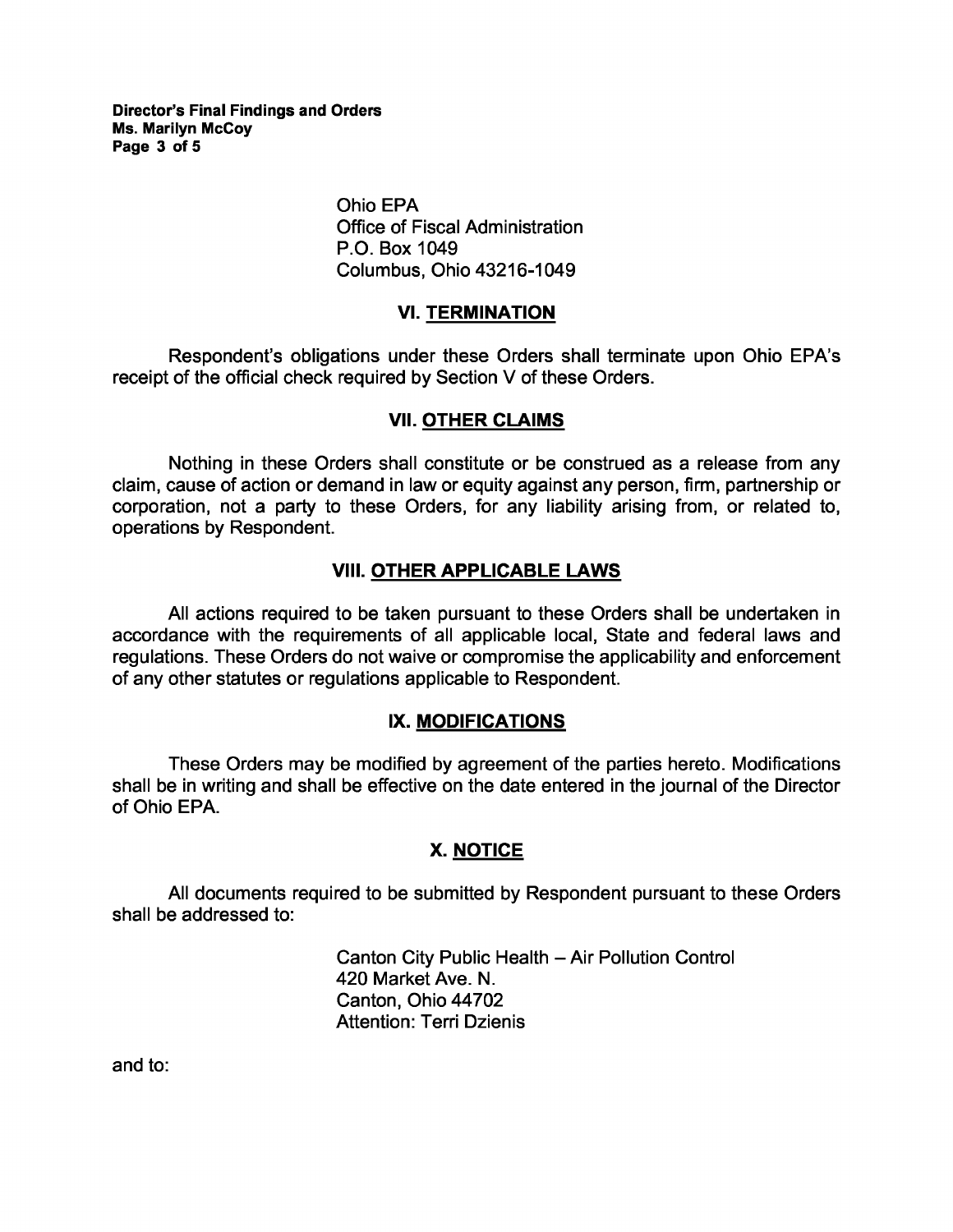Ohio Environmental Protection Agency Division of Air Pollution Control 50 West Town Street, Suite 700 P.O. Box 1049 Columbus, Ohio 43216-1049 Attention: James Kavalec, Manager, Enforcement Section

or to such persons and addresses as may hereafter be otherwise specified in writing by Ohio EPA.

## **XI. RESERVATION OF RIGHTS**

Ohio EPA and Respondent each reserve all rights, privileges and causes of action, except as specially waived in Section XII of these Orders.

## **XII. WAIVER**

In order to resolve disputed claims, without admission of fact, violation or liability, and in lieu of further enforcement action by Ohio EPA for only the violations specifically cited in these Orders, Respondent consents to the issuance of these Orders and agrees to comply with these Orders. Compliance with these Orders shall be a full accord and satisfaction for Respondent's liability for the violations specifically cited herein.

Respondent hereby waives the right to appeal the issuance, terms and conditions and service of these Orders, and Respondent hereby waives any and all rights Respondent may have to seek administrative or judicial review of these Orders either in law or equity.

Notwithstanding the preceding, Ohio EPA and Respondent agree that if these Orders are appealed by any other party to the Environmental Review Appeals Commission, or any court, Respondent retains the right to intervene and participate in such appeal. In such an event, Respondent shall continue to comply with these Orders notwithstanding such appeal and intervention unless these Orders are stayed, vacated, or modified.

## **XIII. EFFECTIVE DATE**

The effective date of these Orders is the date these Orders are entered into the Ohio EPA Director's journal.